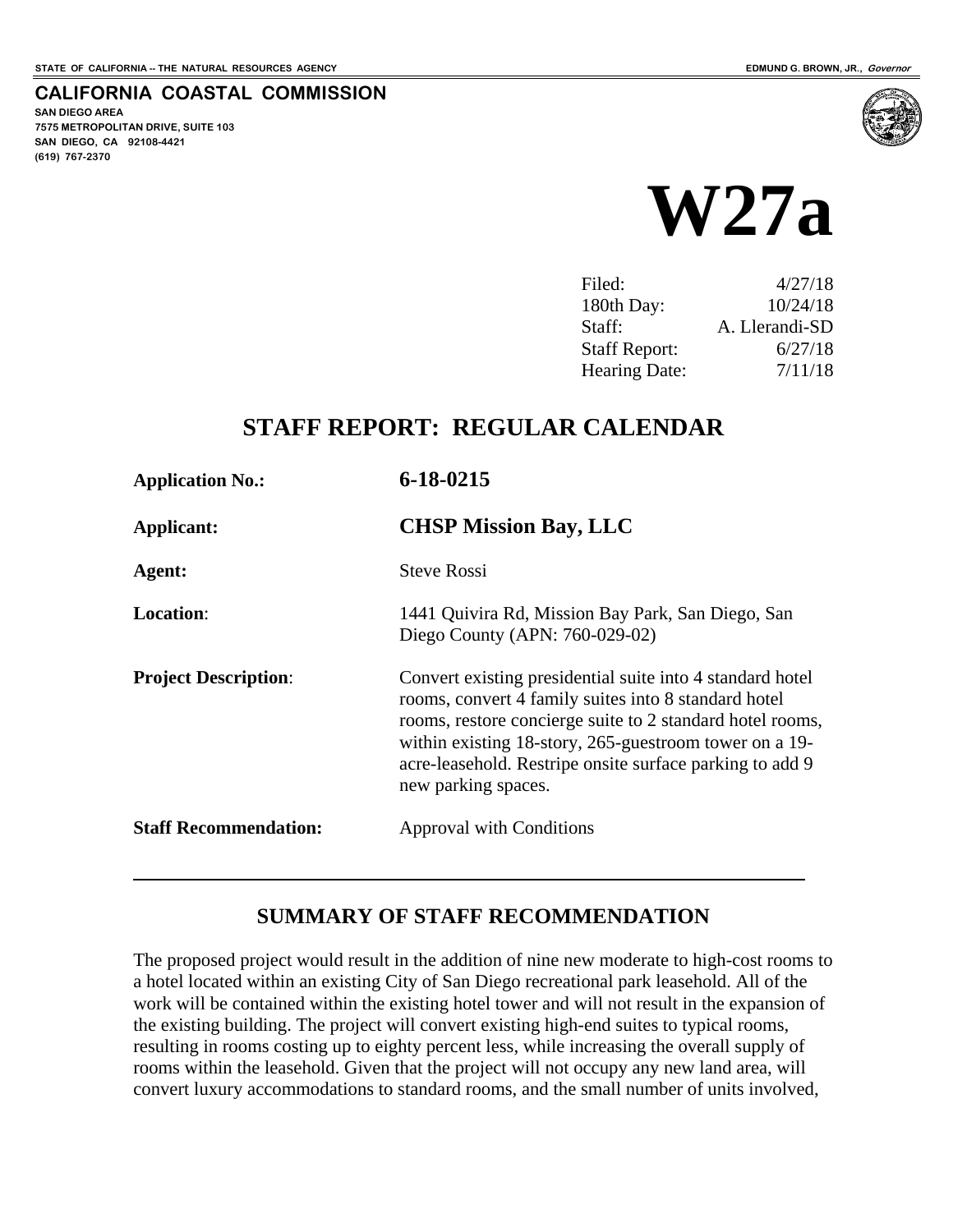#### 6-18-0215 (CHSP Mission Bay, LLC)

staff is not recommending that any mitigation fee to offset the creation of the new moderateto-high cost accommodations be required at this time.

Additionally, the Hyatt, a pre-coastal facility constructed in the 1960's, is previously nonconforming with regards to on-site parking. In recognition of this, the Hyatt is also proposing to restripe their parking to add nine new parking spaces and thus not exacerbate their degree of non-conformity while meeting the anticipated increase in intensity of use so as to avoid the risk of patron parking spilling out into the public streets.

Commission staff is recommending **Special Condition No. 1** to require the submission of final project plans that substantially conform to the approved plans to ensure that the resulting rooms and parking conform to the Commission's approved plans, as well as final construction staging and storage plans to ensure that development activity avoids occupying public parking spaces or obstructing the public right-of-way in a popular coastal destination.

To address the Hyatt's previously non-conforming status with regards to parking and lessen the potential for leasehold parking demand to encroach into public parking spaces, **Special Condition No. 2** requires the submission of a Transportation Demand Management (TDM) Program to implement a system to incentive employees and lessees of Hyatt to utilize alternate means of transit in commuting to and from the leasehold. **Special Condition No. 3**  places the permittee on notice that only the development explicitly specified herein is authorized, and that further development on the leasehold will require additional review and potential permitting from the Commission.

Commission staff recommends **approval** of coastal development permit application 6-18- 0215 as conditioned.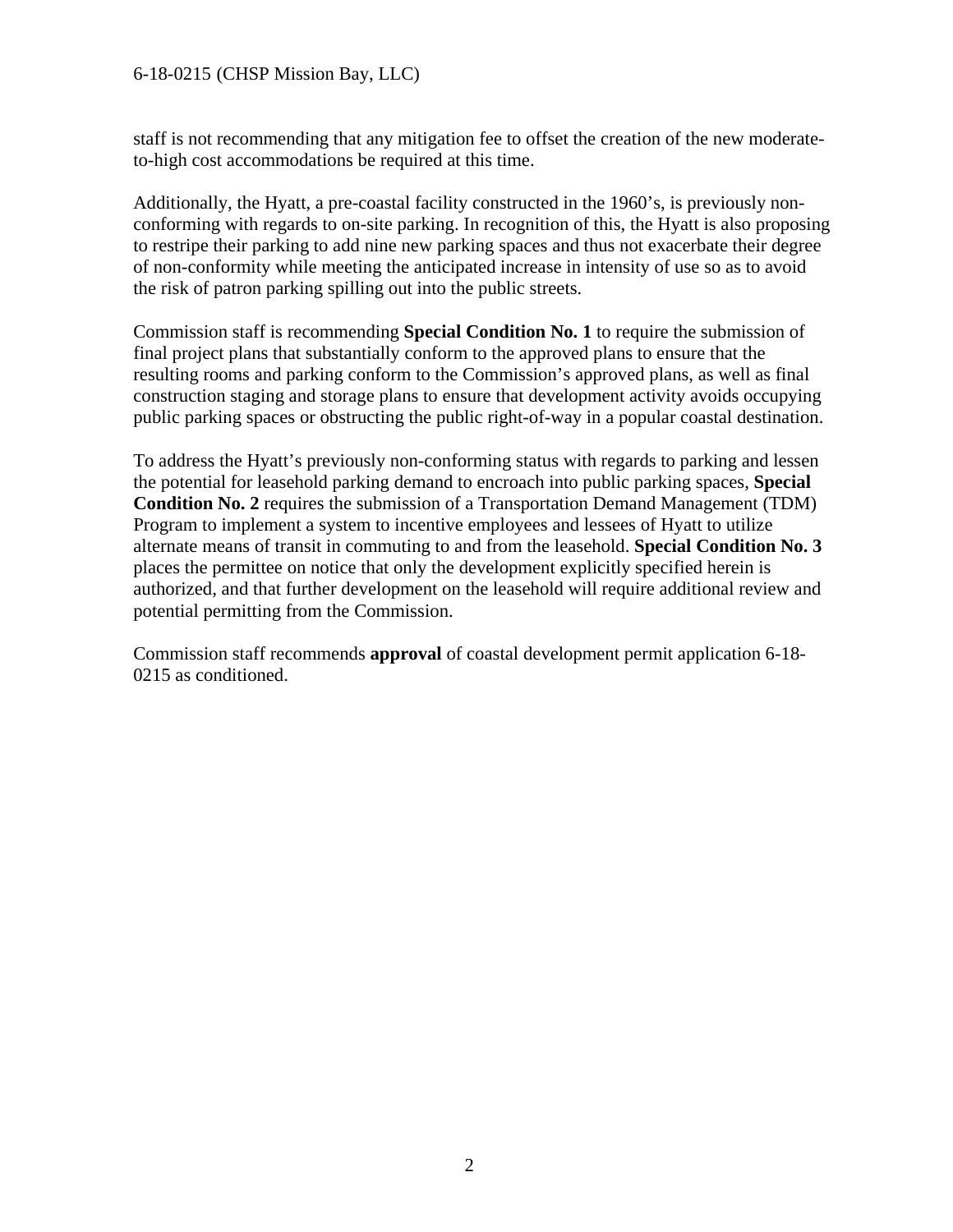# **TABLE OF CONTENTS**

## **APPENDICES**

[Appendix A – Substantive File Documents](#page-13-0)

## **EXHIBITS**

Exhibit 1 – Vicinity Map Exhibit 2 – Aerial View Exhibit 3 – Project Plans Exhibit 4 – Mission Bay Master Plan Appendix G parking ratio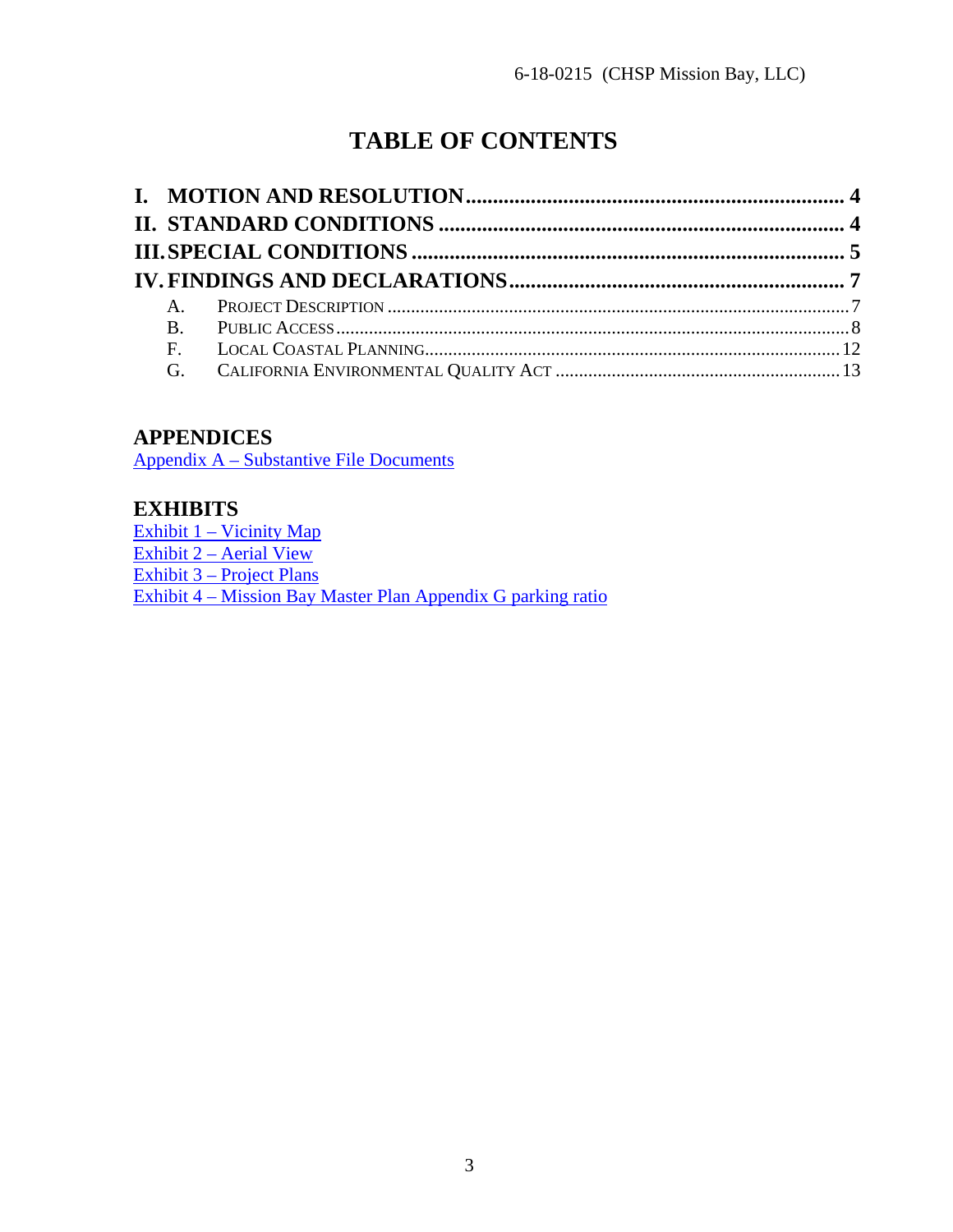## <span id="page-3-0"></span>**I. MOTION AND RESOLUTION**

#### **Motion:**

*I move that the Commission approve Coastal Development Permit Application No. 6-18-0215 subject to the conditions set forth in the staff recommendation.* 

Staff recommends a **YES** vote on the foregoing motion. Passage of this motion will result in conditional approval of the permit and adoption of the following resolution and findings. The motion passes only by affirmative vote of a majority of the Commissioners present.

#### **Resolution:**

*The Commission hereby approves coastal development permit 6-18-0215 and adopts the findings set forth below on grounds that the development as conditioned will be in conformity with the policies of Chapter 3 of the Coastal Act and will not prejudice the ability of the local government having jurisdiction over the area to prepare a Local Coastal Program conforming to the provisions of Chapter 3. Approval of the permit complies with the California Environmental Quality Act because either 1) feasible mitigation measures and/or alternatives have been incorporated to substantially lessen any significant adverse effects of the development on the environment, or 2) there are no further feasible mitigation measures or alternatives that would substantially lessen any significant adverse impacts of the development on the environment.* 

## <span id="page-3-1"></span>**II. STANDARD CONDITIONS**

This permit is granted subject to the following standard conditions:

- 1. **Notice of Receipt and Acknowledgment**. The permit is not valid and development shall not commence until a copy of the permit, signed by the permittee or authorized agent, acknowledging receipt of the permit and acceptance of the terms and conditions, is returned to the Commission office.
- 2. **Expiration.** If development has not commenced, the permit will expire two years from the date on which the Commission voted on the application. Development shall be pursued in a diligent manner and completed in a reasonable period of time. Application for extension of the permit must be made prior to the expiration date.
- 3. **Interpretation.** Any questions of intent of interpretation of any condition will be resolved by the Executive Director or the Commission.
- 4. **Assignment.** The permit may be assigned to any qualified person, provided assignee files with the Commission an affidavit accepting all terms and conditions of the permit.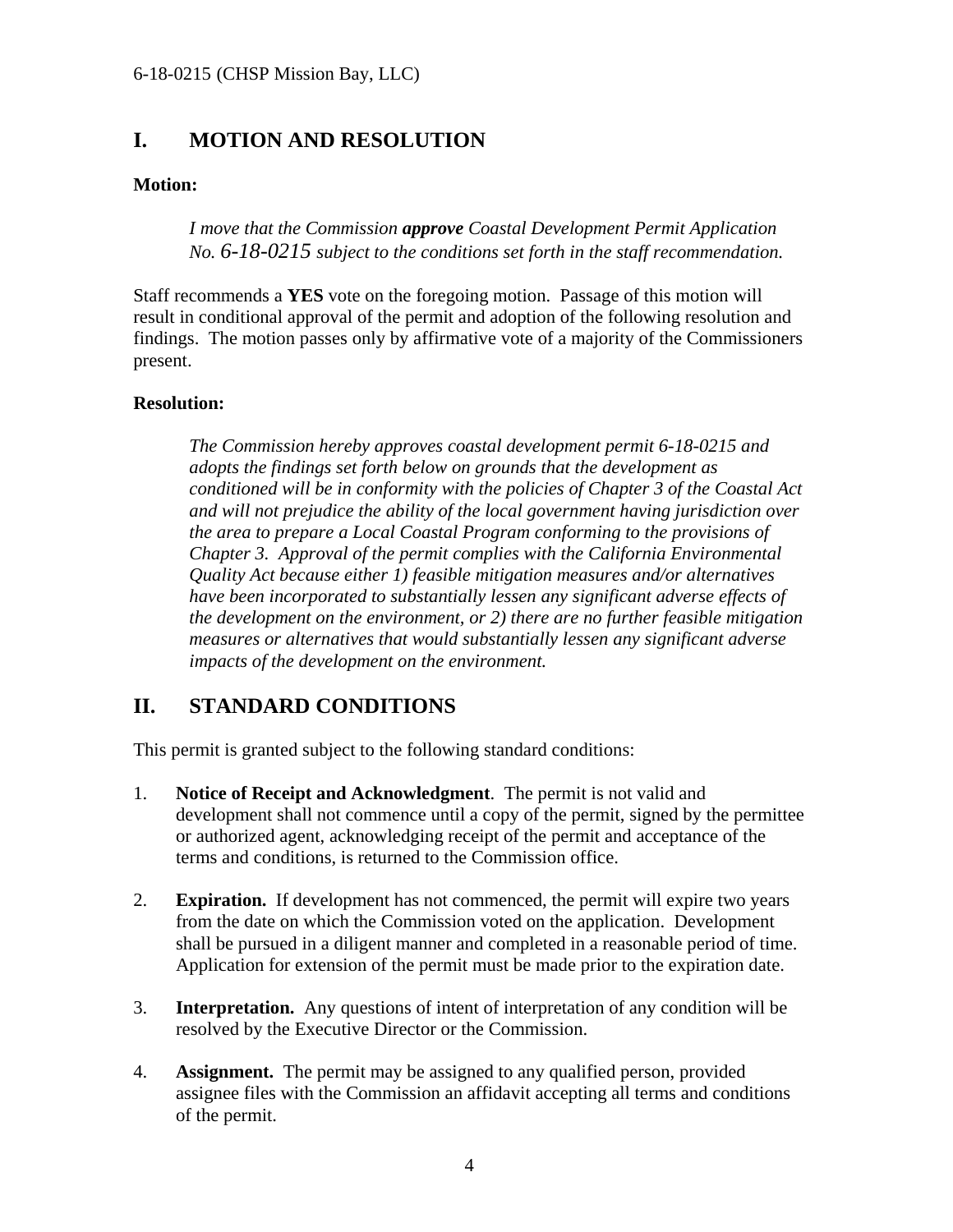5. **Terms and Conditions Run with the Land.** These terms and conditions shall be perpetual, and it is the intention of the Commission and the permittee to bind all future owners and possessors of the subject property to the terms and conditions.

## <span id="page-4-0"></span>**III. SPECIAL CONDITIONS**

This permit is granted subject to the following special conditions:

#### 1. **Submittal of Revised Final Plans**

- (a). **PRIOR TO ISSUANCE OF THE COASTAL DEVELOPMENT PERMIT**, the applicant shall submit, for the review and written approval of the Executive Director, a full-size set of the following revised final plans:
	- i. Final construction plans that substantially conform with the plans submitted to the Commission, titled "Hyatt Regency Guestroom Renovation" by Rossi Architects and received on March 22, 2018, but revised to include the restriping of the on-site parking to increase the available leasehold parking supply by at least 9 parking spaces, and
	- i. Final construction staging and storage plans that that show the location of all staging and storage, including deliveries, related to the development approved in this permit occurring outside of public parking and public right-of-ways.
- (b). The permittee shall undertake development in conformance with the approved final plans unless the Commission amends this permit or the Executive Director provides a written determination that no amendment is legally required for any proposed minor deviations.

#### 2. **Transportation Demand Management (TDM) Program.**

- (a). **PRIOR TO ISSUANCE OF THE COASTAL DEVELOPMENT PERMIT**, the permittee shall submit a Transportation Demand Management (TDM) Program to the Executive Director for review and written approval. The TDM Program shall include, at a minimum, the following provisions:
	- i. The permittee shall provide incentives for workers of the applicant or on-site lessees to use public transportation, including the provision of subsidized public transit passes to workers, and including a clause in all future leases that requires lessees to offer such incentives to their workers;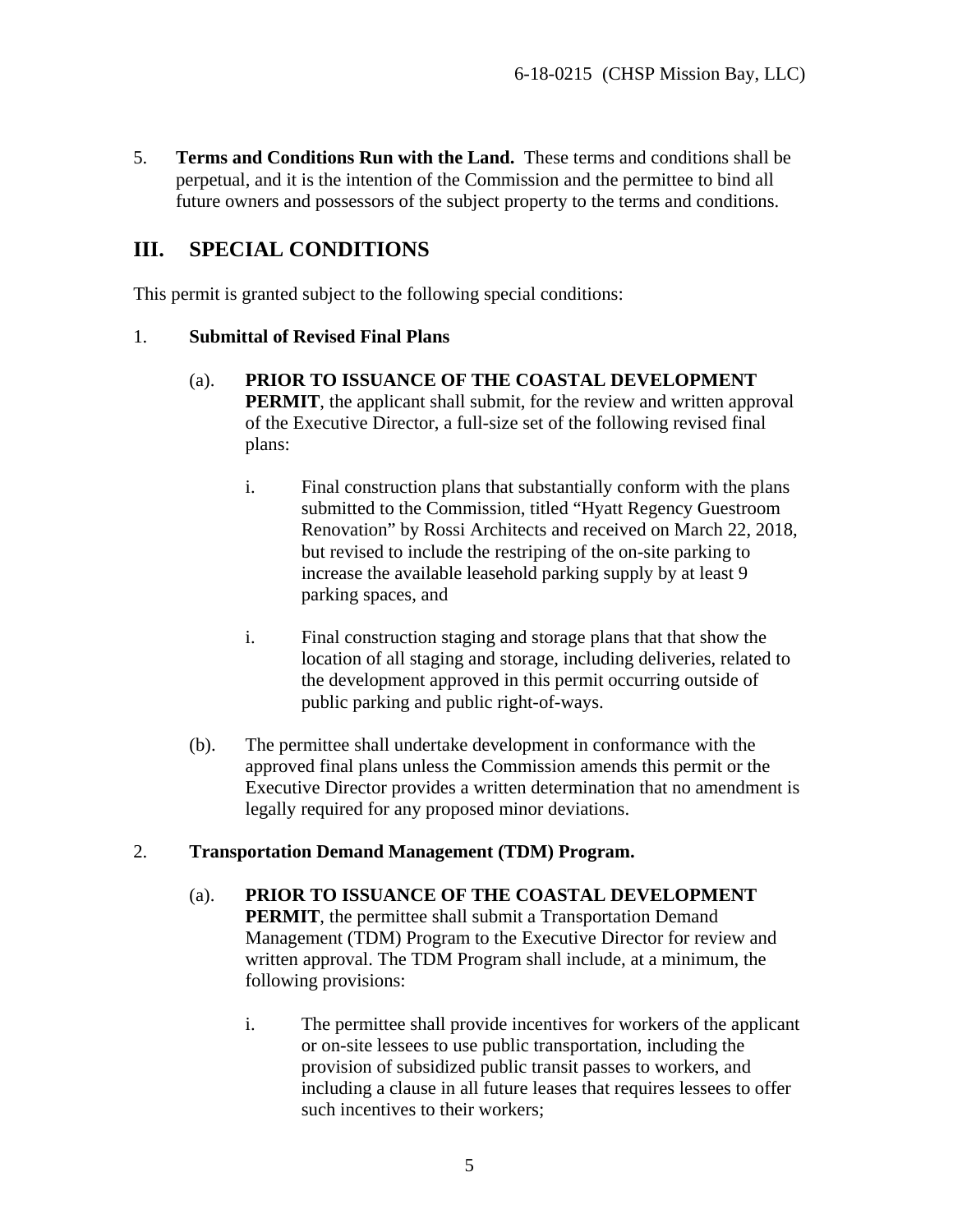- ii. The permittee shall draft and implement a carpool plan for workers of the applicant or on-site lessees and will reasonably coordinate with lessees in scheduling work schedules and posting notices of the carpool program in work areas;
- iii. Information regarding the carpool program or subsidized public transportation shall be part of any employment paperwork for workers of either the permittees or lessees; and
- iv. The permittee shall undertake annual surveys of workers to document the frequency with which they are using alternate transportation to get to work and the success of the TDM Program. Surveys shall be submitted annually to the Executive Director for as long as this permit is in effect.
- (b). The permittee shall undertake development in conformance with the approved final plans unless the Commission amends this permit or the Executive Director provides a written determination that no amendment is legally required for any proposed minor deviations.

#### 3. **Future Development**

This permit is only for the development described in coastal development permit no. 6-18-0215. Except as provided in Public Resource Code section 30610 and applicable regulations, any future development, including any change in use, as defined in Public Resource Code section 30106 ,shall require an amendment to this permit from the California Coastal Commission or shall require an additional coastal development permit from the California Coastal Commission or from the applicable certified local government.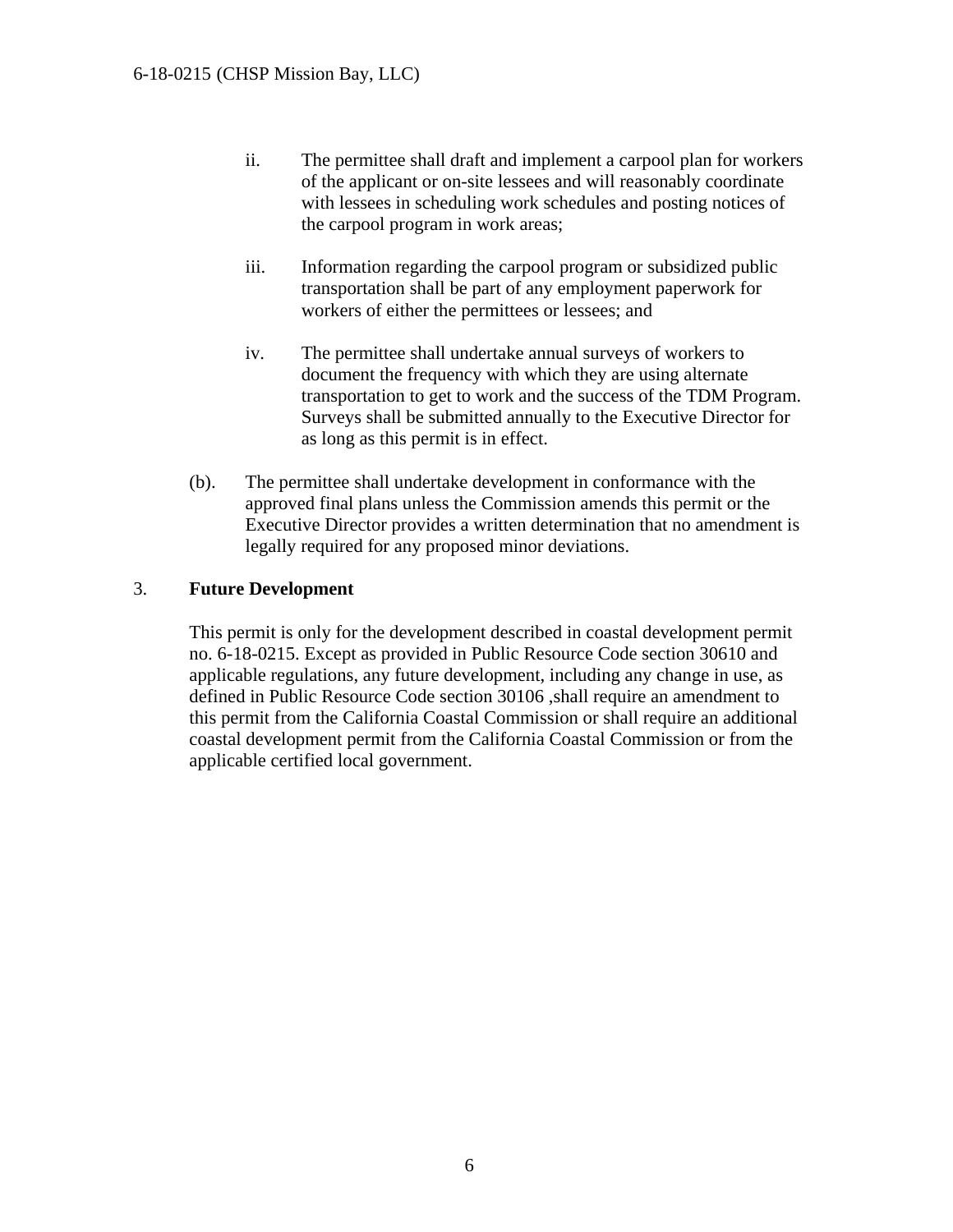## <span id="page-6-0"></span>**IV. FINDINGS AND DECLARATIONS**

## <span id="page-6-1"></span>**A. PROJECT HISTORY & DESCRIPTION**

The Hyatt Regency Mission Bay Spa and Marina ("Hyatt") is a 19-acre leasehold encompassing land and water area along Quivira Basin in southwest Mission Bay Park, in the city of San Diego. The Hyatt is one of several commercial leases within Mission Bay Park offering overnight accommodations to visitors. The overall resort complex consists of an 18-story guestroom tower (265 rooms), Bay I and Bay II buildings (88 guest rooms), a marina building (75 guest rooms), surface parking lots, a parking structure, a marina, restaurants, lounges, a fitness area, meeting and banquet rooms, and a courtyard pool area. A total of 429 guestrooms are currently provided, approximately 539 parking spaces, and the 189-slip marina and commercial dock accommodate sport fishing, boat rentals and sales, rental slips, and transient occupancy slips.

The Hyatt is proposing renovations to five guest suites and a concierge area within the main 18-story, 265-room tower to bring the total number of guestrooms in the resort to 438. The proposal will convert four existing second-floor "Family Suites" into eight smaller standard guest rooms, convert the seventeenth-floor "Regency Club" concierge area into two standard guestrooms, and convert an eighteenth-floor presidential suite into four standard guestrooms. Upon review, of the subject proposal, staff determined that the existing concierge club had previously been converted from two guest rooms to a concierge area without the benefit of a coastal development permit. Thus, while the proposed development will increase the total number of guest rooms by nine, only seven additional units will be added to the approved number of guest rooms on the site. All of the renovations will occur within the existing building and no increases in the square footage or height of the main tower are proposed. The Hyatt is also proposing to restripe the on-site parking lot within the hotel leasehold to add 9 new parking spaces.

The majority of the Hyatt resort complex was developed prior to passage of the Coastal Act, but the Commission has approved several permits over the years for the site.

- CDP No. F5544 to enclose approx. 1,600 sq. ft. of restaurant patio
- CDP Nos. F7279 & F9579 to add two tennis courts, fences, sidewalks, low walls, and landscaping
- CDP No. 6-86-201-W to enclose approximately 300 sq. ft. of patio area
- CDP No. 6-86-376 for a 3-story, 76-room addition and 78 parking spaces
- CDP No. 6-91-180 for temporary facilities related to the America's Cup
- CDP No.  $6-97-109$  to add approx. 7,000 sq. ft. to an existing 8,000 sq. ft. ballroom
- CDP No. 6-98-083 to demolish and replace the 33,549 sq. ft. 192-slip dock and marina space with a 46,744 sq. ft. 179-slip dock and marina space
- CDP No. 6-06-095 to convert a portion of the existing fitness facility and meeting rooms to three guest rooms, convert a portion of the existing restaurant into a spa, convert a meeting room into a fitness area, remove two meeting rooms and a guest room, and construct an 18-ft. tall water slide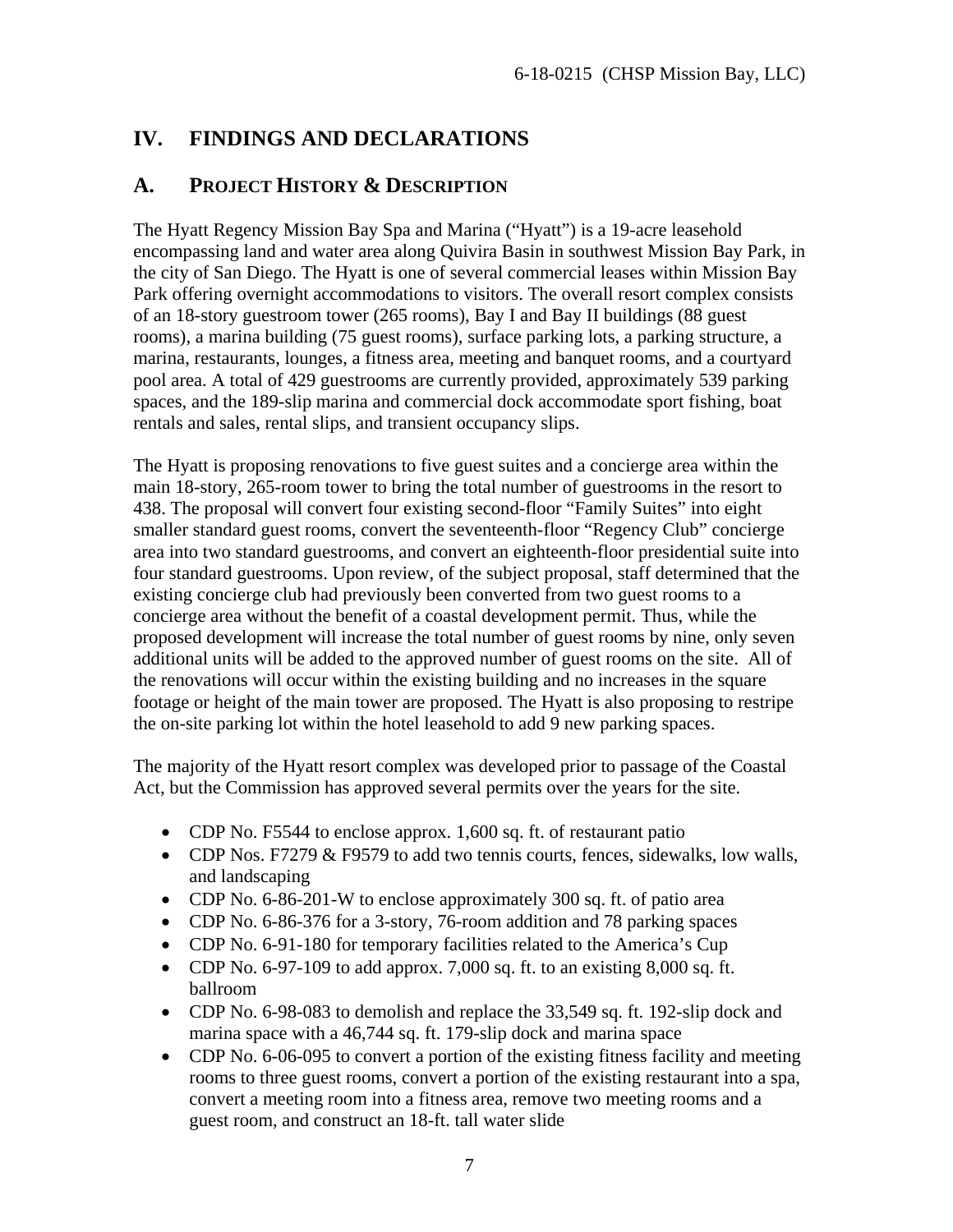- CDP No. 6-08-113 to install a floating dock to rent personal watercraft to guests and the general public
- CDP No. 6-12-085-W to remove and repair deteriorated concrete from in-water pilings under the existing restaurant.

Mission Bay Park is an area of both original and deferred certification, where the Commission retains jurisdiction and Chapter 3 policies of the Coastal Act are the standard of review. The Commission has certified the Mission Bay Park Master Plan as the LUP for Mission Bay Park and uses the Master Plan as guidance.

### <span id="page-7-0"></span>**B. PUBLIC ACCESS**

Section 30213 states:

*Lower cost visitor and recreational facilities shall be protected, encouraged, and, where feasible, provided. Developments providing public recreational opportunities are preferred.* 

*The commission shall not: (1) require that overnight room rentals be fixed at an amount certain for any privately owned and operated hotel, motel, or other similar visitor-serving facility located on either public or private lands; or (2) establish or approve any method for the identification of low or moderate income persons for the purpose of determining eligibility for overnight room rentals in any such facilities.*

Section 30220 states:

*Coastal areas suited for water-oriented recreational activities that cannot readily be provided at inland water areas shall be protected for such uses.*

Section 30221 states:

*Oceanfront land suitable for recreational use shall be protected for recreational use and development unless present and foreseeable future demand for public or commercial recreational activities that could be accommodated on the property is already adequately provided for in the area.*

Section 30252 states, in relevant part:

*The location and amount of new development should maintain and enhance public access to the coast by (1) facilitating the provision or extension of transit service, […] (3) providing nonautomobile circulation within the development, (4) providing adequate parking facilities or providing substitute means of serving the development with public transportation, (5) assuring the potential for public transit for high intensity uses such as high-rise office buildings […]*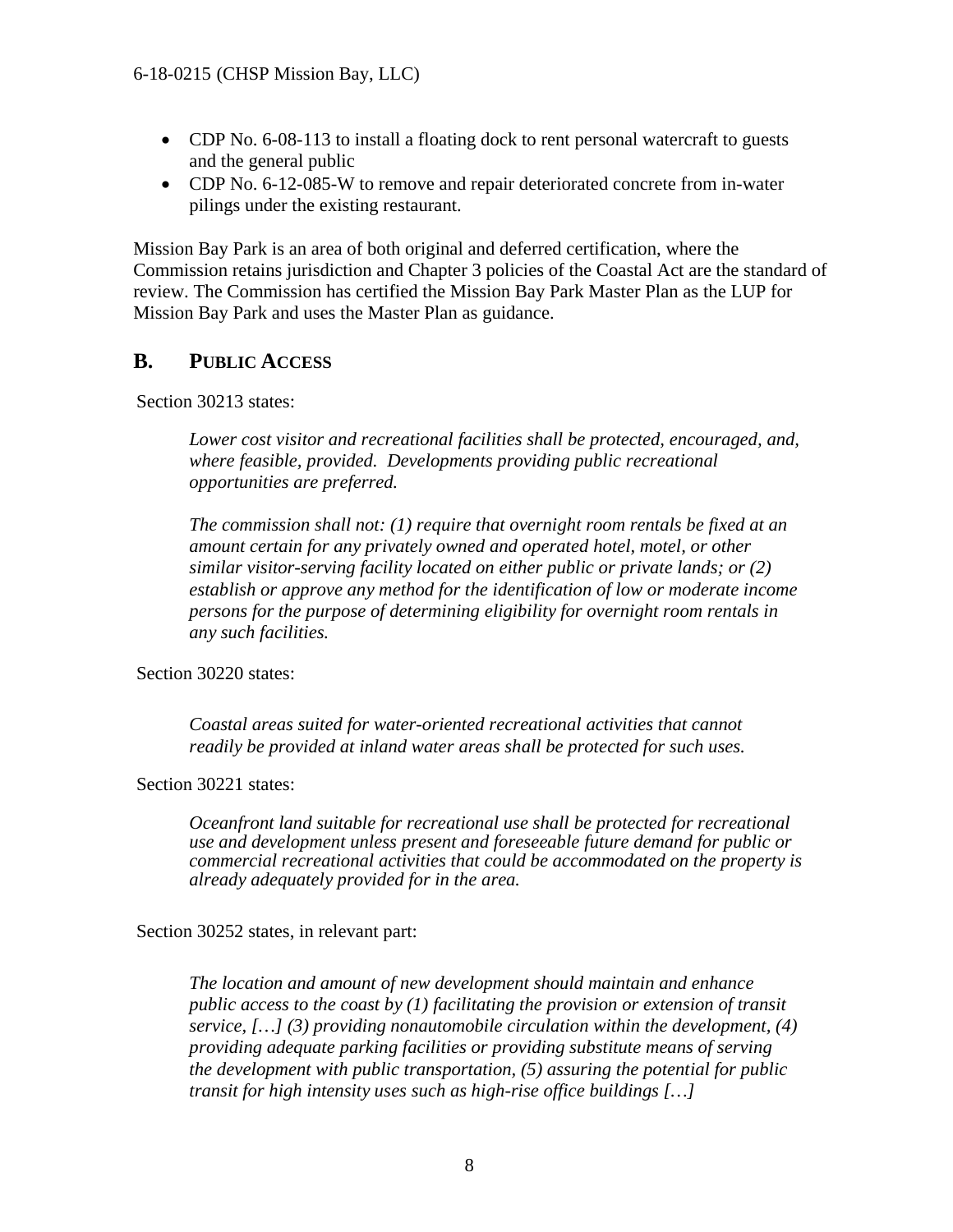The Coastal Act emphasizes the need to protect and provide for public access to and along the coast, and to provide lower cost visitor and recreational facilities. The proposed development will be within an existing resort located on a 19-acre leasehold within Mission Bay Park, owned by the city of San Diego and leased to Hyatt.

Mission Bay Park is a public aquatic park built primarily on tidelands granted to the City of San Diego. The project site is located between the first coastal roadway and the sea (in this case, Mission Bay). Public lateral access is available along most of the Mission Bay shoreline, including through the subject commercial leasehold along the water's edge. Pedestrian and bicycle traffic can also use the adjacent public street, Quivira Road, and there are public parking lots across the street from the Hyatt to the west and north.

Public access through and around this leasehold is readily available; there are no perimeter fences preventing the public from entering the premises, and a walkway runs along the bay side of the resort complex. The property includes a 189-slip marina that also contains a commercial pier from which various recreational commercial businesses operate out of through subleases with the City of San Diego via the Hyatt, including a sport fishing operation, boat charters, and whale watching tours. Elsewhere within the leasehold, the onsite restaurant, lounge, and spa areas service the general public as well as Hyatt guests. The proposed improvements will not change the current patterns of public access to and through the site, because the improvements are completely within existing hotel rooms in existing structures.

#### Parking

Because the Hyatt is a pre-coastal facility that predates current parking regulations, its current parking supply of 539 parking spaces is previously non-conforming in regards to currently required on-site parking, and thus there are potential concerns regarding the presence of adequate on-site parking supply to support the Hyatt's various uses, particularly because the proposed new rooms would increase the demand for parking. Mission Bay Park is an area of deferred certification where Chapter 3 of the Coastal Act is the standard of review, and the Mission Bay Park Master Plan ("Master Plan") – the certified Land Use Plan for the area – serves as guidance. The Master Plan contains "Appendix G – Design Guidelines," in which can be found a parking requirement for "commercial leaseholds" such as the Hyatt, with parking requirements based on the square footage of each of the distinct uses that are located within a leasehold. In addition to the current 429 guestrooms, the Hyatt contains approximately 15,332 sq. ft. of meeting space, 5,496 sq. ft. of lobby area, 7,700 sq. ft. of restaurant, 932 sq. ft. of fitness area, 555 sq. ft. of sundries, 2,203 sq. ft. of spa, 189 boat slips, and a commercial dock serving three commercial boating operations. Under the Master Plan's parking requirements, the existing uses would require approximately 694 parking spaces to be provided. The Master Plan does allow up to a one-third reduction in the parking requirement for those uses that are shown to overlap with guest uses, such as the meeting space, restaurant/lounge, and spa. Such a reduction lowers the total parking requirement to approximately 654 parking spaces, still greater than the current supply of 539 parking spaces.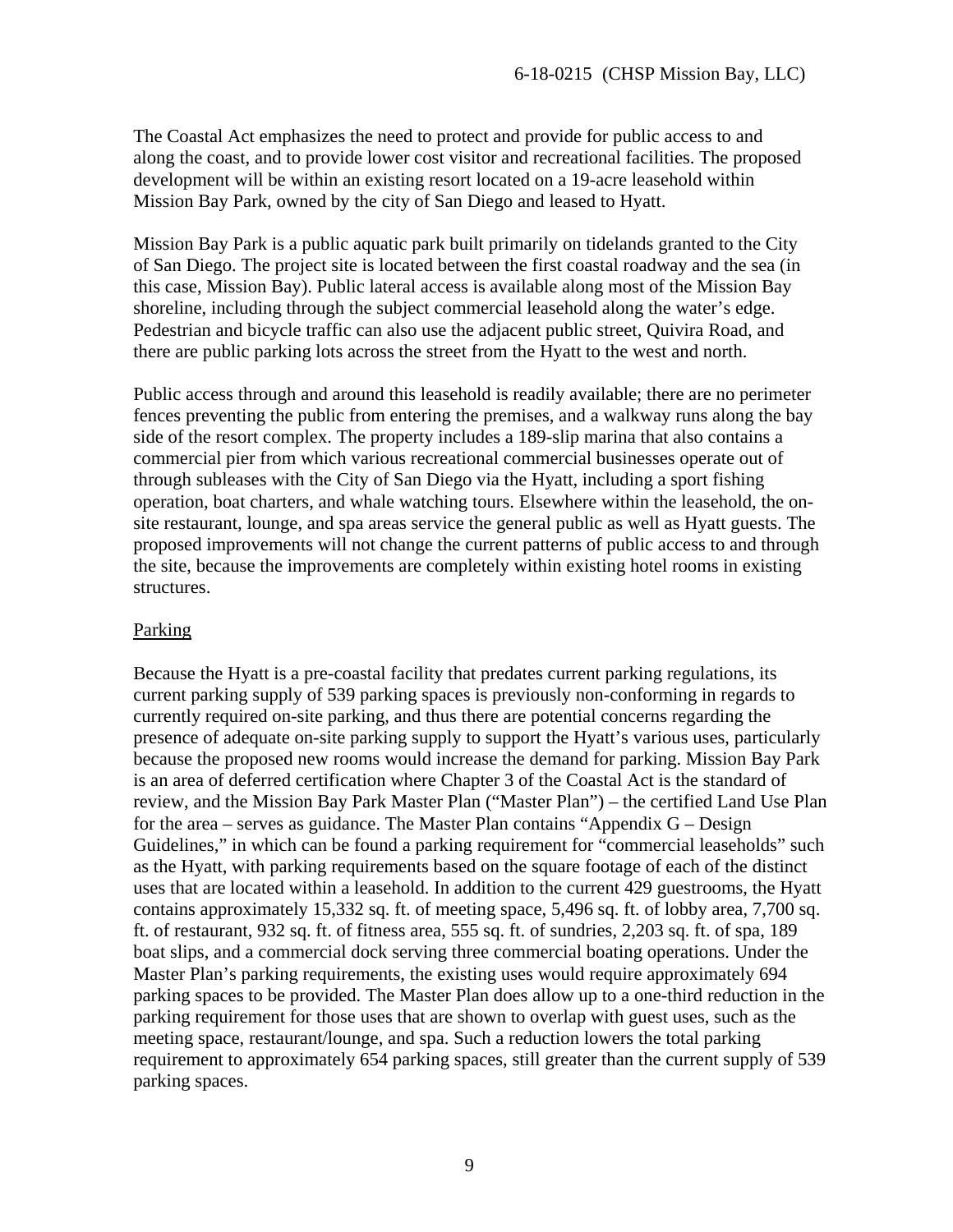#### 6-18-0215 (CHSP Mission Bay, LLC)

The Hyatt has stated that they comply with the parking requirement for visitor accommodations contained in the Land Development Code (LDC), which consists of chapters 11 – 15 of the San Diego Municipal Code (SDMC) and serves as the Implementation Plan (IP) of the certified Local Coastal Program (LCP) for the City of San Diego. The LDC contains in Section 142.0530 "Nonresidential Uses – Parking Ratios" a Table 142-05G "Parking Ratios for Specified Non-Residential Uses," which lists the parking ratio for "visitor accommodations" as 1 parking space per guest room plus 10 parking spaces for any conference area. Because the Hyatt currently has 429 guest rooms and meeting facilities, the total parking requirement under the LDC would be 439 parking spaces, 100 parking spaces less than the current on-site supply. However, as stated above, Mission Bay Park is an area of deferred certification governed under Chapter 3 of the Coastal Act, and Mission Bay Park has a certified LUP serving as guidance – the Master Plan – which contains a different, stricter parking requirement in recognition of the high visitation the area receives and the parking issues that can arise with all the public parking being free while most of the commercial leaseholds charge for parking.

Thus, the Hyatt's on-site parking supply of 539 parking spaces is 115 parking spaces short of the parking requirement of the Master Plan. Because the Hyatt was constructed in the 1960's, well before the Coastal Act of the 1970's and the Mission Bay Master Plan of the 1990's, its previously conforming status is long established. However, Mission Bay Park is a very popular coastal destination for both local and national visitors, and the provision of adequate parking is important to limit the adverse impact to public access arising from a commercial leasehold's parking demand spilling out into public streets or lots and occupying parking that would otherwise be used by coastal visitors. In addition, as discussed in further detail below under Section C. Unpermitted Development, staff has identified the construction of at least one large freestanding tent located within the leasehold's western parking area, which has been erected without the benefit of a coastal development permit. Thus, the actual number of parking spaces on the site available to use at this time is likely less than 539.

In recognition of the shortage of parking in comparison to the requirements of the Mission Bay Park Master Plan, the Hyatt submitted parking data for recent years to demonstrate that it is able to serve current patron demand on site. In 2016, the Hyatt parked 60,100 vehicles, for a daily average of 164.7 cars. In 2017 the annual number was 58,088 cars for a daily average of 159.1 cars, and through May 2018 the Hyatt has parked 23,421 cars for a daily average of 155.1 cars per day. Thus, there is a downward trend in the volume of cars parked on-site, and while averages do not speak to peak demands (such as during special events held on the premises), the Hyatt has indicated that even during special events they are able to accommodate their parking demand on site.

Furthermore, in order to ensure the proposed new rooms do not exacerbate the Hyatt's parking shortage, the applicant is proposing to restripe the parking lot to add nine new parking spaces. Thus, while the existing site is under-parked, the proposed creation of nine new rooms will not increase the degree of non-conformity or adversely impact surrounding public parking.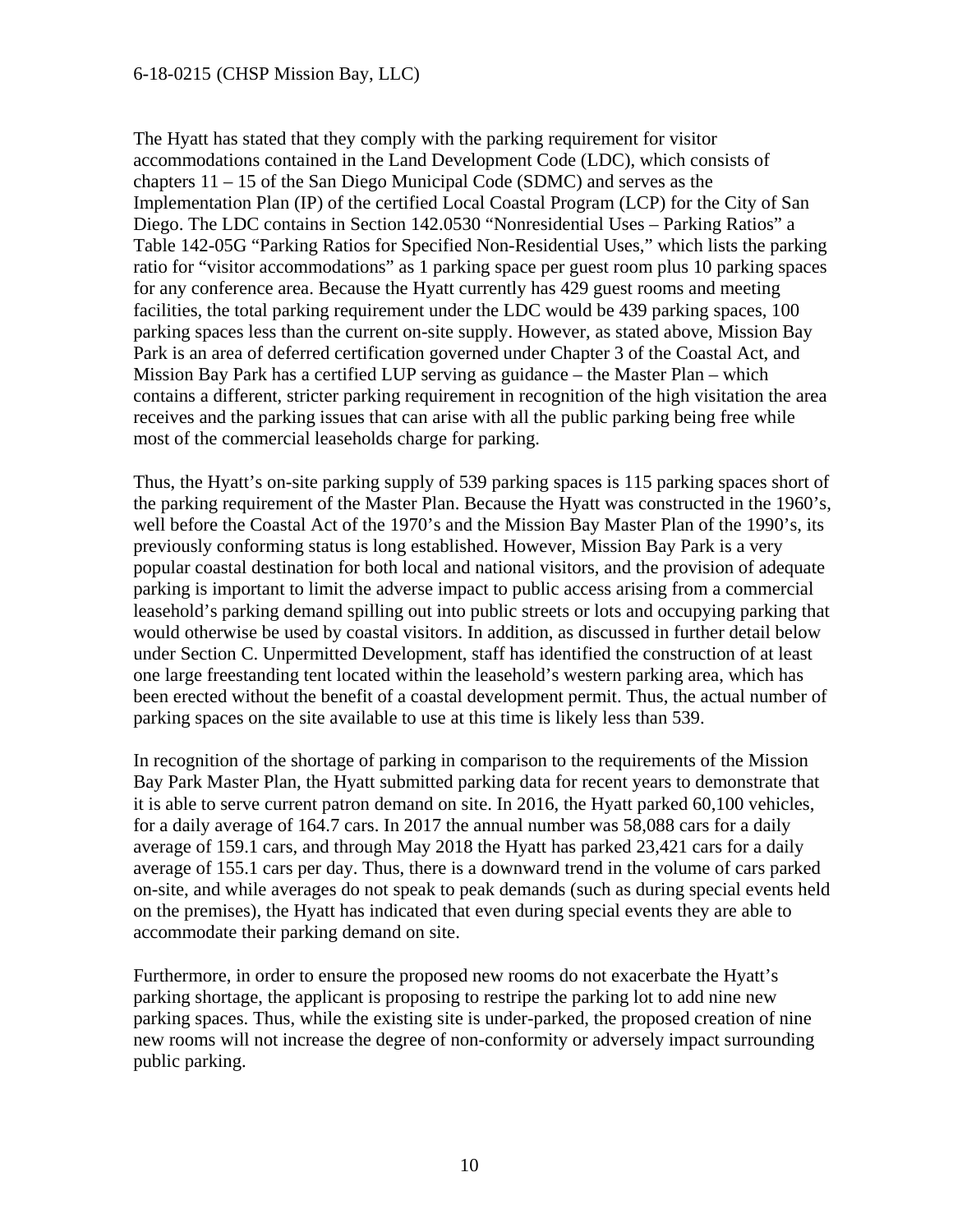#### Lower-Cost Overnight Accommodations

The Hyatt hotel is an overnight visitor accommodation located on public parkland on Mission Bay, and is a high-priority use under the Coastal Act. The 429 guest rooms that the Hyatt offers consist of standard guestrooms, single bedroom suites, family suites, and presidential suites, ranging in average nightly rates from approximately \$160 to over \$1,100. Thus, the Hyatt would not be considered by the Commission to be a lower-cost overnight accommodation.

Typically, when lower-cost overnight accommodation is not provided, the Commission and local governments have required mitigation fees to be paid in-lieu of providing inkind units. For example, in 1979, the Commission required, and the applicant agreed, to provide one lower cost accommodation for every three new hotel units in the Laguna Niguel planned development (Master Permit P-79-5539). In subsequent permit actions on the hotels, the Commission required provision of lower cost visitor accommodations in conjunction with the hotel development, but permitted the developer to contribute in-lieu fees to be used for construction of the lower cost facilities. Also, both the Marina Beach and Marina Plaza Hotels (A-49-79 and A-207-79) were required to provide \$365,000 each for construction of a superior grade youth hostel within the Marina del Rey coastal zone. AVCO Community Developers, applicants for what became the Ritz Carlton Hotel in Laguna Niguel (CDP 5-82-291, as amended), were required to construct 132 units of lower cost visitor accommodations, including a minimum 66-bed youth hostel. This requirement was subsequently converted to an in-lieu fee, which was ultimately used for restoration of the Crystal Cove Cottages.

For the proposed development, the Commission is not applying the mitigation fee to the Hyatt because the proposed development will not occupy undeveloped space that could be set aside for future, lower-cost accommodation, but is rather wholly contained within existing suites in an existing tower building. Nor is the proposed remodel expanding the square footage, footprint, or height of the existing structure, so no new leasehold space that could be set aside in the future for new, lower-cost accommodations is being occupied. In addition, the proposed development will result in nine new rooms – only seven of which would actually be considered "new" – which represents two percent of the existing room inventory within the Hyatt and is not a substantial alteration to the room makeup of the resort.

While the average nightly rate cited by Hyatt for a standard guestroom  $-$  \$189 a night  $$ would not be considered lower-cost, all of the standard guestrooms arising from the proposed development are conversions from much more highly priced suites. The presidential suite costs an average of \$1,189 a night, but will become 4 standard guestrooms after conversion. The four family suites cost an average of \$339 a night, whereas after the development they will be eight standard guestrooms. Finally, the "Regency Club" concierge area comprised two standard guestrooms that were removed from inventory without a permit and was only available to hotel guests renting higher-rate rooms. This concierge area will be restored into its original configuration of two standard guestrooms. Thus, the overall room supply, and relative affordability, will increase over the current situation found within the Hyatt, and though the rooms will not be considered "low-cost," they will be within reach of a greater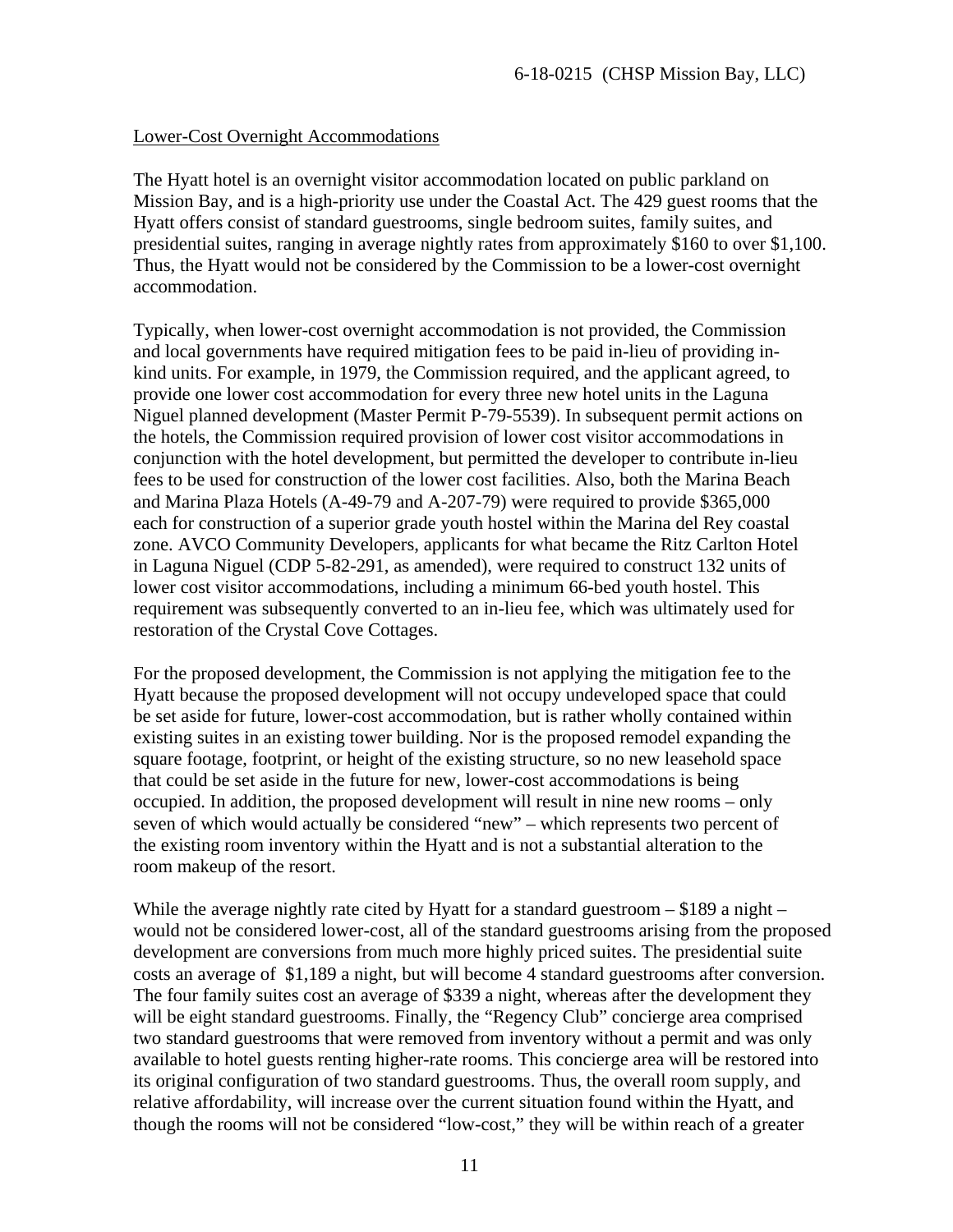segment of the public than the current rooms now in operation. Therefore, in this case, the Commission finds that the imposition of the mitigation fee is not warranted by the scope and impact of the proposed development.

In summary, the Commission finds that the project will not adversely impact existing public access and recreation in the general area and through the site itself. Nearly all construction activities will take place within existing structures, with minimal disturbance to the exterior areas of the leasehold that are used by both hotel guests and the general public. Moreover, the Hyatt's addition of nine new parking spaces will accommodate the added rooms and not exacerbate any parking shortage, or adversely impact the provision or supply of lower cost accommodations. **Special Condition No. 1** ensures that the final room configuration and parking supply conform to the Commission's approved plans, as well as ensuring that construction staging and storage for the development does not encroach into public park area or right-of-ways. **Special Condition No. 2** requires the submission and implementation of a Traffic Demand Management (TDM) Program to create incentives for the use of alternate means of transit among employees and lessees so as to reduce the risk that the previously non-conforming parking supply will cause spillover of parking demand into public parking spaces. **Special Condition No. 3** places the permittee on notice that only the work explicitly described in this permit is authorized, and that future development or alterations will require additional Commission review and potential permitting. Therefore, the Commission finds the proposal, as conditioned, consistent with all of the cited public access policies of the Coastal Act.

## **C. UNPERMITTED DEVELOPMENT**

Although development, in the form of conversion of two existing seventeenth-floor guest rooms into a "Regency Club" concierge area, has taken place prior to submission of this permit application, the proposed development includes the restoration of this area back to the original two standard guestroom configuration. However, as part of this review, staff has identified additional unpermitted development within the Hyatt leasehold consisting of the construction of at least one large freestanding tent located within the leasehold's western parking area, which has been erected without the benefit of a coastal development permit. The applicant is not proposing to include the unpermitted tent structure in this application, and thus, violations remain on the site that will not be addressed by the Commission's action on this application. The Commission's enforcement division will consider how to address said violations as a separate matter. Consideration of the application by the Commission has been based solely upon the Chapter 3 policies of the Coastal Act. Approval of the permit does not constitute a waiver of any legal action with regard to this violation of the Coastal Act that may have occurred; nor does it constitute admission as to the legality of any development undertaken on the subject site without a coastal development permit.

## <span id="page-11-0"></span>**C. LOCAL COASTAL PLANNING**

Section 30604(a) also requires that a coastal development permit shall be issued only if the Commission finds that the permitted development will not prejudice the ability of the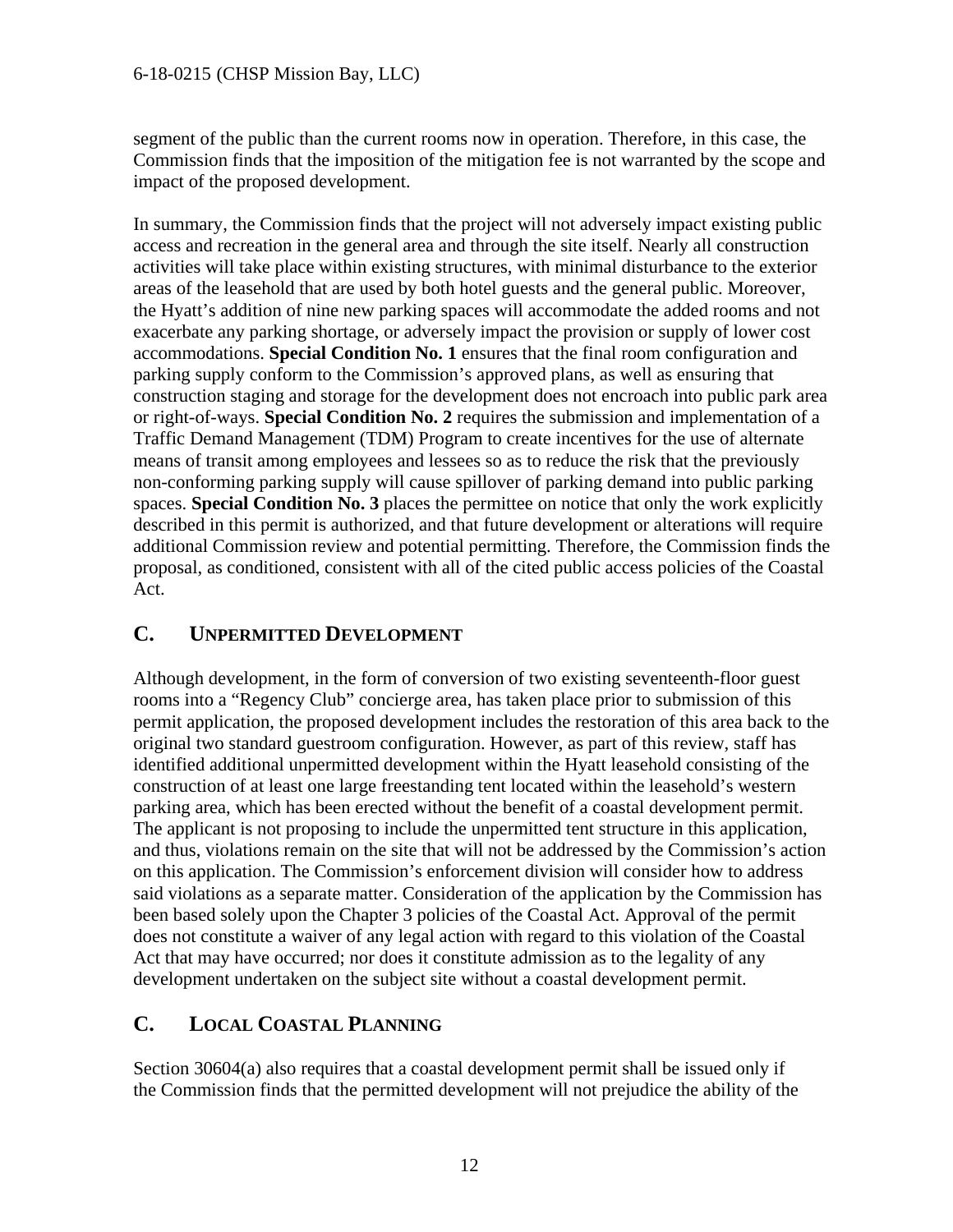local government to prepare a Local Coastal Program (LCP) in conformity with the provisions of Chapter 3 of the Coastal Act. In this case, such a finding can be made.

The Commission certified the Mission Bay Park Master Plan on May 11, 1995, as the land use plan (LUP) component of its certified LCP, but no implementation plan has been prepared for this segment to date and Mission Bay Park is primarily unzoned. As a whole, Mission Bay Park is a dedicated public park, and the Hyatt is one of many designated commercial leases in the certified LUP. The proposed development consists primarily of interior renovations of several existing structures on the site and is consistent with the Mission Bay Park Master Plan, including the public access requirements of the plan. Moreover, it has been found consistent with all applicable Chapter 3 policies of the Coastal Act. No other local discretionary actions are required as a result of the improvements proposed herein. Therefore, the Commission finds that the approval of the project will not prejudice the ability of the City of San Diego to prepare a fully certifiable LCP for its Mission Bay Park segment.

## <span id="page-12-0"></span>**D. CALIFORNIA ENVIRONMENTAL QUALITY ACT**

Section 13096 of the Commission's Code of Regulations requires Commission approval of Coastal Development Permits to be supported by a finding showing the permit, as conditioned, to be consistent with any applicable requirements of the California Environmental Quality Act (CEQA). Section 21080.5(d)(2)(A) of CEQA prohibits a proposed development from being approved if there are feasible alternatives or feasible mitigation measures available which would substantially lessen any significant adverse effect which the activity may have on the environment. The City of San Diego exempted this project as requiring only ministerial review.

The proposed project has been conditioned in order to be found consistent with the Chapter 3 policies of the Coastal Act. Mitigation measures, including conditions addressing construction staging and storage will minimize all adverse environmental impacts. As conditioned, there are no feasible alternatives or feasible mitigation measures available which would substantially lessen any significant adverse impact which the activity may have on the environment. Therefore, the Commission finds that the proposed project is the least environmentally-damaging feasible alternative and can be found consistent with the requirements of the Coastal Act to conform to CEQA.

(G:\Reports\2018\6-18-0215 Hyatt Regency room remodels stf rpt.docx)